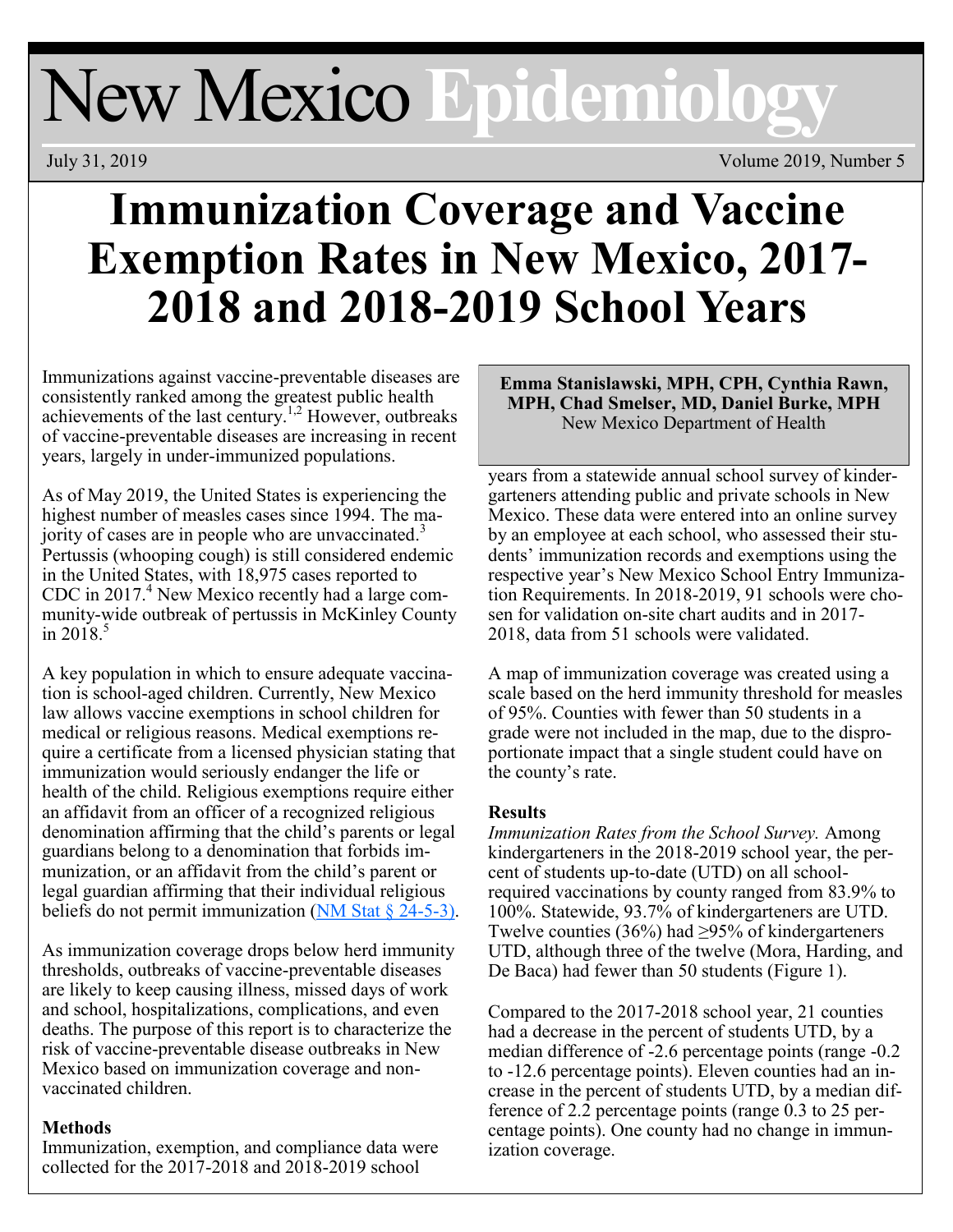Public schools had the highest UTD rate in kindergartens (95.9% in 2017-18, 94.5% in 2018-2019), while private schools had the lowest rate (85.0% in 2017-18, 83.6% in 2018-2019). Charter schools were intermedi ate with 92.0% UTD in 2017-18 and 90.6% in 2018- 2019.

*Exemption Rates from the School Survey.* Excluding counties with small populations, 2018-2019 kindergarten exemption rates ranged from 0% to 6.3%, with the highest exemption rates in Taos (6.3%) and Santa Fe (5.3%) counties. Compared to the 2017-2018 school year, 16 counties had lower or equal exemption rates in kindergarteners. Statewide, most exemptions are categorized as religious, accounting for 78.2% of kindergarten exemptions. Private and charter schools had 3 to 4-fold higher exemption rates than public schools (Figure 2).

*In-Process Students and Non-Compliance.* Besides exemptors, which accounted for 29% of non-UTD kindergarteners in 2018-2019, there are two other groups of students that are not considered fully immunized. The largest, at 36%, are those who are in process. These are students who are behind on their vaccines and are in the process of catching up. In-process status should be temporary, but without close monitoring (usually by a nurse), it can become non-compliance. Non-compliance accounts for the second largest group (35%) of non-UTD students. These students do not have a complete immunization record on file, nor do they have a valid exemption or in-process status. While 96.4% of all New Mexican kindergarteners were in compliance with immunization law in 2018-2019 (i.e., have an UTD vaccination record, valid exemption, or valid in-process status filed with the school), seven counties with at least 100 kindergarten students enrolled are missing records for  $\geq$ 5% of their kindergarteners, primarily in the Southwest and Northeast regions. These include Dona Ana, Otero, and San Miguel counties, in which non-compliance accounts for 84.5%, 69.2%, and 66.7%, respectively, of all kindergarteners in those counties who are not UTD. The remaining counties with low compliance are Cibola, Rio Arriba, Sierra, and Socorro.

#### **Discussion**

Statewide, vaccine exemption rates are increasing, and immunization coverage is decreasing in kindergarten students. While most of the state's kindergarteners are at or above the 95% immunization coverage rate required for herd immunity for measles, pockets of the state are becoming increasingly vulnerable to an outbreak of a vaccine-preventable disease. These pockets

Most vaccine exemptions filed in New Mexico are for non-medical reasons (i.e. religious beliefs). However, a previous report in 2014 found that 54.9% of exemptors in New Mexico had chosen not to vaccinate for philosophical reasons<sup>6</sup> or personal ones such as parents feeling there is no time to take off from work to get vaccines. It is reasonable to assume some parents have continued to misuse the religious exemption by substituting philosophical or personal reasons for a religious reason.

This study is limited by the reliability of immunization data that are self-reported from schools. Almost 20% of online survey entries for kindergartens were completed by someone other than a nurse, and the different validation practices each school year had different impacts on the data. After validation in 2018-2019, the up -to-date kindergarten immunization rate in private schools decreased by an average of 3.5%, while the rate in public schools increased by an average of 1.4 percentage points. However, after validation of a smaller random sample in 2017-2018, the up-to-date kindergarten immunization rate in private schools decreased by an average of 10%, while the rate in public schools decreased by an average of 4 percentage points. These may have been due to smaller school populations being included in the sample. NMDOH has typically used data from the New Mexico State Immunization Information System (NMSIIS) for each vaccination exemption, but the online survey data was used in this assessment to also be able to assess noncompliance with record keeping. Because a different data source was used to assess vaccination exemptions in this assessment, exemption rates are not comparable to rates typically reported by NMDOH.

Strong enforcement of school vaccination requirements is important for maintaining herd immunity against vaccine-preventable diseases in communities. Adults who were not fully vaccinated as children will risk exposure to diseases like measles or chickenpox that are more serious in adulthood, and also put their own families and communities at risk of disease. The impact of current immunization coverage, exemption rates, and compliance with vaccination laws affects the health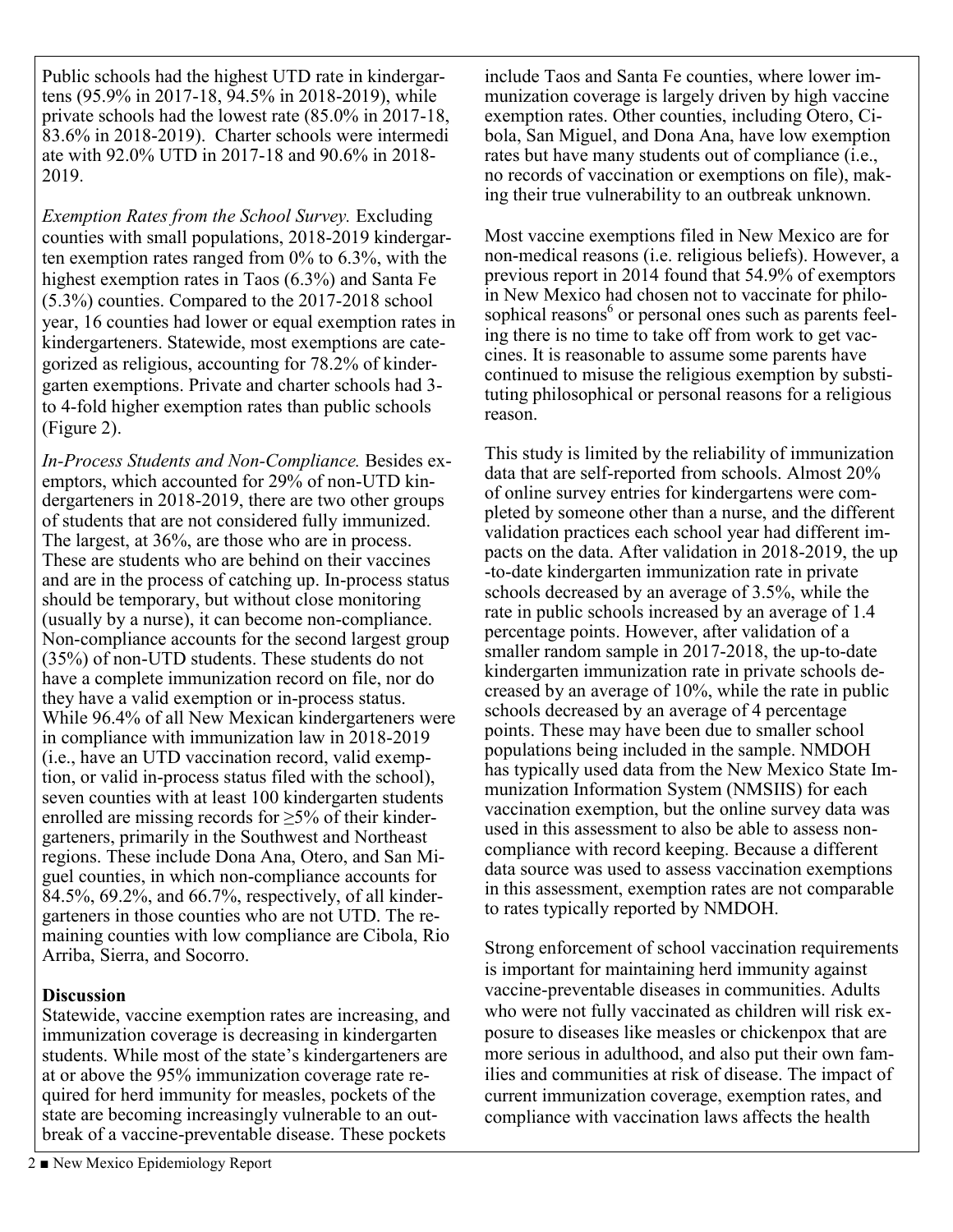and outbreak vulnerability in New Mexico for generations.

#### **Recommendations**

- Advocate for all schools to have a school nurse or at least nursing support to improve capacity to track and increase vaccine coverage.
- Enforce and strengthen New Mexico vaccination laws to reduce noncompliance and misuse of exemptions.
- Continue training of school administrators, particularly schools without nurses on staff, to ensure knowledge of immunization laws, and thus improved compliance.
- Continue surveillance and control of vaccine preventable disease.

#### **References**

- 1. Centers for Disease Control and Prevention. Ten Great Public Health Achievements – United States, 1900-1999. Morbidity and Mortality Weekly Report. 1999. 48(12);241-243.
- 2. Centers for Disease Control and Prevention. Ten Great Public Health Achievements --- United States, 2001-2010. Morbidity and Mortality Weekly Report. 2011. 60(19);619-623.
- 3. Washington Post. U.S. officials say measles cases hit 25-year record high. 2019 Apr 29. [https://www.washingtonpost.com/](https://www.washingtonpost.com/health/2019/04/29/us-officials-say-measles-cases-hit-year-record/?noredirect=on&utm_term=.2a64a7580319) [health/2019/04/29/us](https://www.washingtonpost.com/health/2019/04/29/us-officials-say-measles-cases-hit-year-record/?noredirect=on&utm_term=.2a64a7580319)-officials-say-measles-cases-hit-year[record/?noredirect=on&utm\\_term=.2a64a7580319](https://www.washingtonpost.com/health/2019/04/29/us-officials-say-measles-cases-hit-year-record/?noredirect=on&utm_term=.2a64a7580319)
- 4. Centers for Disease Control and Prevention. Pertussis Cases by Year. 2017 Aug. [https://www.cdc.gov/pertussis/surv](https://www.cdc.gov/pertussis/surv-reporting/cases-by-year.html)[reporting/cases](https://www.cdc.gov/pertussis/surv-reporting/cases-by-year.html)-by-year.html.
- 5. New Mexico Department of Health. Whooping Cough Outbreak in McKinley County. 2018 Apr. [https://nmhealth.org/](https://nmhealth.org/news/alert/2018/4/?view=679) [news/alert/2018/4/?view=679.](https://nmhealth.org/news/alert/2018/4/?view=679)
- 6. Tang A, Selvage D, Glaser E, Baumbach J. Vaccine Exemption of Children in New Mexico. New Mexico Epidemiology. 2014 May;2014(5).



# **Figure 2. Kindergarten Exemption Rates by Exemption and School Type, NM, 2017-2018 and 2018 –2019**